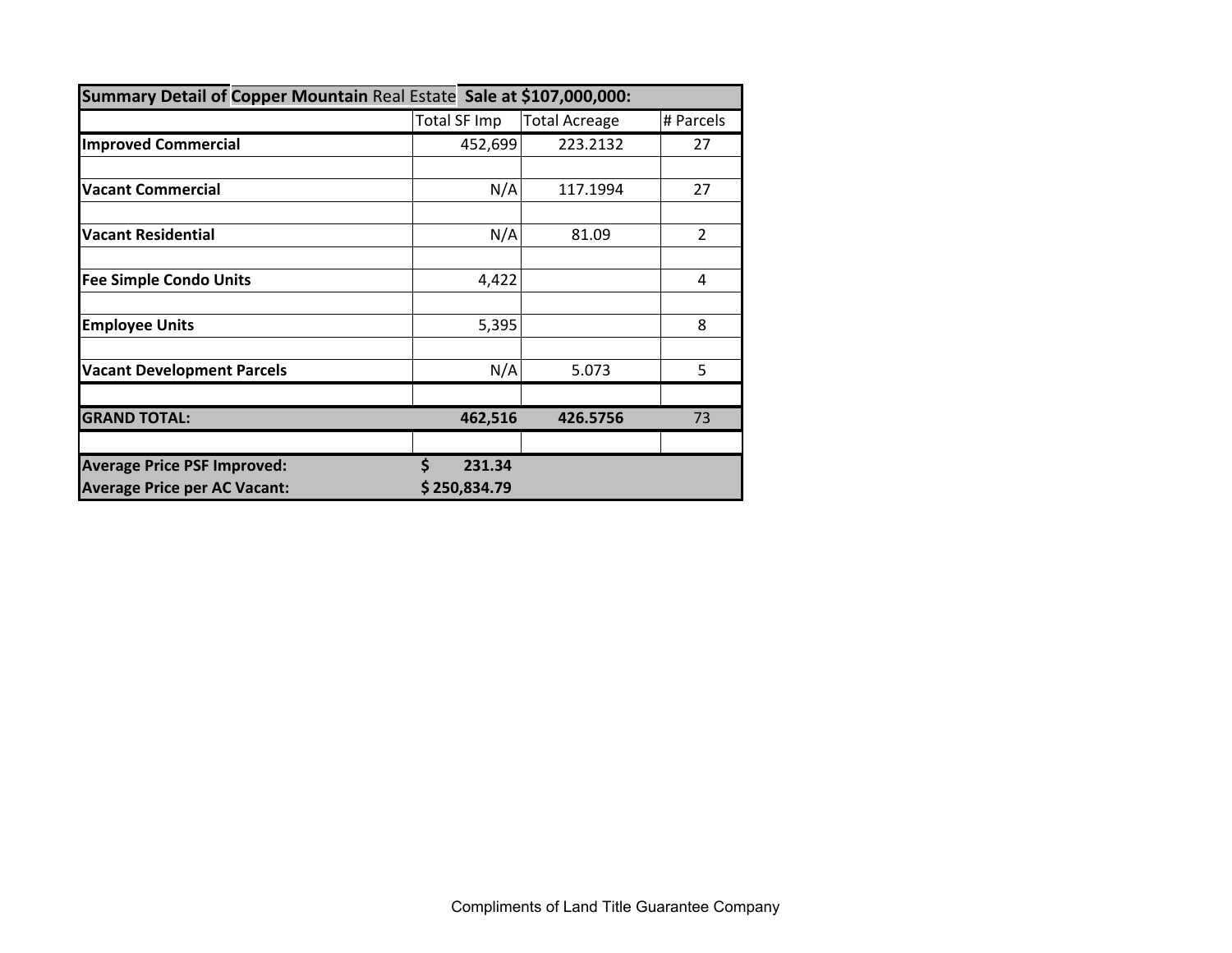Compliments of: Land Title Guarantee Breckenridge.Frisco.Dillon Brooke Roberts - broberts@ltgc.com 970.453.2255



#### Frisco Land Title 60 Main Street Frisco, CO 80443 970.668.2205

Dillon Land Title 256 Dillon Ridge Dillon, CO 80435 970.262.1883

#### Breckenridge Land Title 200 North Ridge

Street Breckenridge, CO 80424

### 970.453.2255

| December 2009 Residential Improved Units - Price Point Summary |                      |                     |                          |                         |                         |
|----------------------------------------------------------------|----------------------|---------------------|--------------------------|-------------------------|-------------------------|
|                                                                | # Transactions       | <b>Gross Volume</b> |                          | <b>Percentage Gross</b> |                         |
| $= 200,000$                                                    | 17                   | \$                  | 2,781,200                |                         | 3%                      |
| 200,001 to 300,000                                             | 21                   | \$                  | 5,286,900                |                         | 6%                      |
| 300,001 to 400,000                                             | 22                   | \$                  | 7,812,000                |                         | 9%                      |
| 400,001 to 500,000                                             | 21                   | \$                  | 9,406,200                |                         | 10%                     |
| 500,001 to 600,000                                             | 21                   | \$                  | 11,566,900               |                         | 13%                     |
| 600,001 to 700,000                                             | 14                   | \$                  | 8,970,200                |                         | 10%                     |
| 700,001 to 800,000                                             | 9                    | \$                  | 7,009,700                |                         | 8%                      |
| 800.001 to 900.000                                             | 8                    | \$                  | 6.787.000                |                         | 8%                      |
| 900,001 to 1,000,000                                           | 5                    | \$                  | 4,698,000                |                         | 5%                      |
| 1,000,001 to 1,500,000                                         | 11                   | \$                  | 12,232,400               |                         | 14%                     |
| 1,500,001 to 2,000,000                                         | 0                    | \$                  |                          |                         | 0%                      |
| 2,000,001 to 2,500,000                                         | $\mathbf{1}$         | \$                  | 2,050,000                |                         | 2%                      |
| 2,500,001 to 3,000,000                                         | $\mathbf 0$          | \$                  |                          |                         | 0%                      |
| over \$3 Million                                               | $\overline{2}$       | \$                  | 11,385,000               |                         | 13%                     |
| Total:                                                         | 152                  | \$                  | 89,985,500               |                         | 100%                    |
| <b>New Construction</b>                                        | <b>Number Trans.</b> | <b>Total Volume</b> |                          | <b>Average Price</b>    |                         |
| Single Family                                                  | 8                    | \$                  | 14,873,200               |                         | $\overline{51,859,150}$ |
| Multi Family                                                   | 17                   | \$                  | 11,714,900               |                         | \$689,112               |
| Vacant Land                                                    | 1                    | \$                  | 285,000                  |                         | \$285,000               |
| <b>Resales</b>                                                 | <b>Number Trans.</b> | <b>Total Volume</b> |                          | <b>Average Price</b>    |                         |
| Single Family                                                  | 44<br>83             | \$<br>\$            | 30.763.400<br>32,634,000 |                         | \$699,168<br>\$393,181  |
| Multi Family<br>Vacant Land                                    | 10                   | \$                  | 8,188,000                |                         | \$818,800               |
| December 2009 Gross Residential Price Index                    | <b>Number Trans.</b> | <b>Total Volume</b> |                          | <b>Average Price</b>    |                         |
| Single Family                                                  | 52                   | \$                  | 45,636,600               |                         | \$877.627               |
| <b>Multi Family</b>                                            | 100                  | \$                  | 44,348,900               |                         | \$443,489               |
| <b>Vacant Land</b>                                             | 11                   | \$                  | 8,473,000                |                         | \$770,273               |
| Year-To-Date 2009: Gross Residential Price Index               | <b>Number Trans.</b> | <b>Total Volume</b> |                          | <b>Average Price</b>    |                         |
| <b>Single Family</b>                                           | 392                  | \$                  | 354,771,700              |                         | \$905,030               |
| <b>Multi Family</b><br><b>Vacant Land</b>                      | 655<br>69            | \$<br>\$            | 260,723,700              |                         | \$398,051               |
| Full Year 2008: Gross Residential Price Index                  | <b>Number Trans.</b> | <b>Total Volume</b> | 27,532,700               |                         | \$399,025               |
| <b>Single Family</b>                                           | 470                  | \$                  | 392,827,200              | <b>Average Price</b>    | \$835,803               |
| <b>Multi Family</b>                                            | 1001                 | \$                  | 464,096,800              |                         | \$463,633               |
| <b>Vacant Land</b>                                             | 151                  | \$                  | 71,009,300               |                         | \$470,260               |
| Full Year 2007: Gross Residential Price Index                  | <b>Number Trans.</b> | <b>Total Volume</b> |                          | <b>Average Price</b>    |                         |
| Single Family                                                  | 801                  | \$                  | 639,910,300              | \$                      | 798,889                 |
| Multi Family                                                   | 1779                 | \$                  | 723,215,400              | \$                      | 406.529                 |
| Vacant Land                                                    | 334                  | \$                  | 130,790,200              | \$                      | 391,587                 |
| Full Year 2006: Gross Residential Price Index                  | <b>Number Trans.</b> | <b>Total Volume</b> |                          | <b>Average Price</b>    |                         |
| Single Family                                                  | 874                  | \$                  | 644,359,000              | \$                      | 737,253                 |
| Multi Family                                                   | 1978                 | \$                  | 659,665,700              | \$                      | 333,501                 |
| Vacant Land                                                    | 447                  | \$                  | 139,442,300              | \$                      | 311,951                 |

**BUY LOCAL** 

**Land Title** 

Owned and operated by Colorado families since 1967

Copyright 2009. Land Title Guarantee. All Rights Reserved.

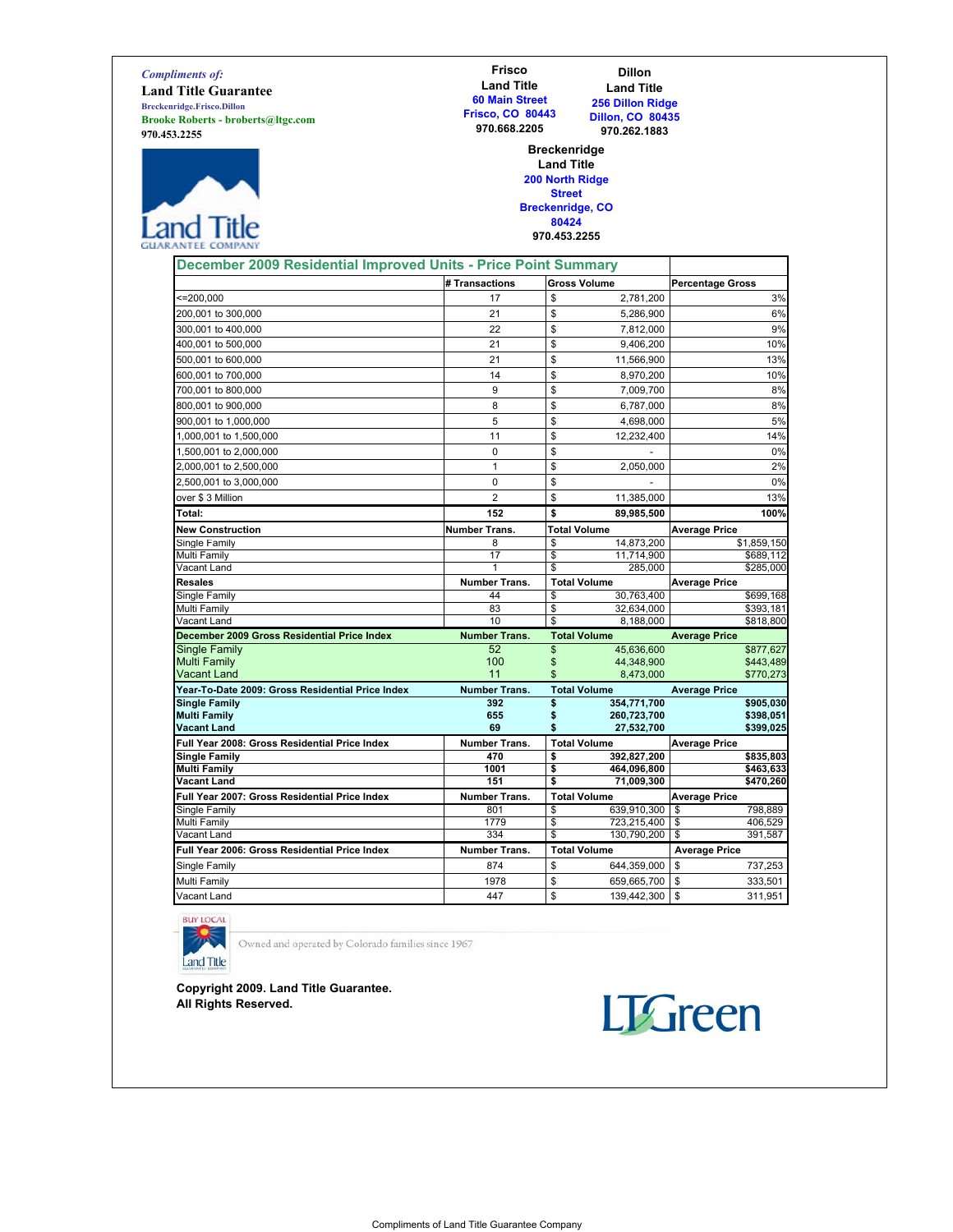|                                                                                               | Frisco<br><b>Land Title</b>                                                      |                        | Dillon                                      |                         |                                                                                                                                                         |
|-----------------------------------------------------------------------------------------------|----------------------------------------------------------------------------------|------------------------|---------------------------------------------|-------------------------|---------------------------------------------------------------------------------------------------------------------------------------------------------|
| <b>Land Title Guarantee</b>                                                                   | <b>60 Main Street</b>                                                            |                        | <b>Land Title</b>                           |                         |                                                                                                                                                         |
| <b>Breckenridge.Frisco.Dillon</b>                                                             | <b>Frisco, CO 80443</b>                                                          |                        | <b>256 Dillon Ridge</b>                     |                         |                                                                                                                                                         |
| <b>Brooke Roberts - broberts@ltgc.com</b>                                                     | 970.668.2205                                                                     |                        | <b>Dillon, CO 80435</b>                     |                         |                                                                                                                                                         |
| 970.453.2255                                                                                  |                                                                                  |                        | 970.262.1883                                |                         |                                                                                                                                                         |
|                                                                                               |                                                                                  | <b>Breckenridge</b>    |                                             |                         |                                                                                                                                                         |
|                                                                                               |                                                                                  | <b>Land Title</b>      |                                             |                         |                                                                                                                                                         |
|                                                                                               |                                                                                  | <b>200 North Ridge</b> |                                             |                         |                                                                                                                                                         |
|                                                                                               |                                                                                  | <b>Street</b>          |                                             |                         |                                                                                                                                                         |
|                                                                                               |                                                                                  |                        | <b>Breckenridge, CO</b>                     |                         |                                                                                                                                                         |
|                                                                                               |                                                                                  | 80424<br>970.453.2255  |                                             |                         |                                                                                                                                                         |
|                                                                                               |                                                                                  |                        |                                             |                         |                                                                                                                                                         |
| Year-to-Date Price Point Summary for Residential Volume: 12 months- Through December 31, 2009 |                                                                                  |                        |                                             |                         |                                                                                                                                                         |
|                                                                                               | #Transactions                                                                    |                        | <b>Gross Volume</b>                         | <b>Percentage Gross</b> |                                                                                                                                                         |
| ≈=200,000                                                                                     | 105                                                                              | \$                     | 16,717,900                                  | 3%                      |                                                                                                                                                         |
| 200,001 to 300,000                                                                            | 184                                                                              | \$                     | 47,173,500                                  | 8%                      |                                                                                                                                                         |
| 300,001 to 400,000                                                                            | 194                                                                              | \$                     | 68,046,800                                  | 11%                     |                                                                                                                                                         |
| 400,001 to 500,000                                                                            | 122                                                                              | s                      | 55,005,500                                  | 9%                      |                                                                                                                                                         |
| 500,001 to 600,000                                                                            | 110                                                                              | s                      | 60,660,000                                  | 10%                     |                                                                                                                                                         |
| 600,001 to 700,000                                                                            | 83                                                                               | \$                     | 54,163,400                                  | 9%                      |                                                                                                                                                         |
| 700,001 to 800,000                                                                            | 46                                                                               | \$                     | 34,976,700                                  | 6%                      |                                                                                                                                                         |
|                                                                                               |                                                                                  |                        |                                             |                         |                                                                                                                                                         |
| 800,001 to 900,000                                                                            | 35                                                                               | \$                     | 29,808,500                                  | 5%                      |                                                                                                                                                         |
| 900,001 to 1,000,000                                                                          | 32                                                                               | \$                     | 30,831,600                                  | 5%                      |                                                                                                                                                         |
| ,000,001 to 1,500,000                                                                         | 86                                                                               | \$                     | 105,693,800                                 | 17%                     |                                                                                                                                                         |
| 1,500,001 to 2,000,000                                                                        | 28                                                                               | \$                     | 48,720,700                                  | 8%                      |                                                                                                                                                         |
| 2,000,001 to 2,500,000                                                                        | 10                                                                               | s                      | 22,119,000                                  | 4%                      |                                                                                                                                                         |
| 2,500,001 to 3,000,000                                                                        | 4                                                                                | s                      | 10,985,000                                  | 2%                      |                                                                                                                                                         |
| over \$3 Million                                                                              | 8                                                                                | s                      | 30,593,000                                  | 5%                      |                                                                                                                                                         |
| Total:                                                                                        | 1047                                                                             | \$                     | 615,495,400                                 | 100%                    |                                                                                                                                                         |
|                                                                                               | Copyright 2009. Land Title Guarantee.                                            |                        |                                             |                         |                                                                                                                                                         |
| rated by Colorado families since 19                                                           | All Rights Reserved.                                                             |                        |                                             |                         |                                                                                                                                                         |
|                                                                                               |                                                                                  |                        | Homes December YTD 2008 (12 Months to Date) |                         |                                                                                                                                                         |
| <b>Home Sale</b>                                                                              | <b>Residential Improved Units Only<br/># of Transactions Total Dollar Volume</b> |                        |                                             | <b>Percentage Gross</b> | <b>Average Sales Price</b>                                                                                                                              |
| $= 200,000$                                                                                   | 145                                                                              | \$                     | 23,259,700                                  | 3%                      | $\mathfrak{s}$                                                                                                                                          |
| 200,001 to 300,000                                                                            | 227                                                                              | \$                     | 58,057,800                                  | $7\%$ \$                | 160,412<br>255,761                                                                                                                                      |
| 300,001 to 400,000                                                                            | 271                                                                              | \$                     | 94,758,700                                  | 11% \$                  | 349,663                                                                                                                                                 |
| 400,001 to 500,000                                                                            | 200<br>155                                                                       | \$                     | 89,746,200                                  | 10%                     | \$<br>448,731                                                                                                                                           |
| 500,001 to 600,000                                                                            |                                                                                  | \$                     | 85,099,600                                  | 10% \$                  |                                                                                                                                                         |
| 600,001 to 700,000<br>700,001 to 800,000                                                      | 94<br>96                                                                         | \$<br>\$               | 61,607,900<br>71,786,500                    | $7\%$ \$<br>8% \$       |                                                                                                                                                         |
| 800,001 to 900,000                                                                            | 58                                                                               | \$                     | 49,525,200                                  | 6% \$                   |                                                                                                                                                         |
| 900,001 to 1,000,000                                                                          | 48                                                                               | \$                     | 46,099,600                                  | 5%                      | \$                                                                                                                                                      |
| 1,000,001 to 1,500,000                                                                        | 105                                                                              | \$                     | 127,884,100                                 | 15% \$                  |                                                                                                                                                         |
| 1,500,001 to 2,000,000                                                                        | 45                                                                               | \$                     | 76,473,600                                  | 9% \$                   |                                                                                                                                                         |
| 2,000,001 to 2,500,000                                                                        | 14                                                                               | \$                     | 31,224,300                                  | $4\%$ \$                |                                                                                                                                                         |
| 2,500,001 to 3,000,000                                                                        | 8                                                                                | \$                     | 21,650,000                                  | $3\%$ \$                |                                                                                                                                                         |
| over \$3 Million                                                                              | 5                                                                                | \$                     | 19,550,000                                  | $2\%$ \$                |                                                                                                                                                         |
| <b>Total</b>                                                                                  | 1471                                                                             | \$                     | 856,723,200                                 | $100\%$ \$              | 549,030<br>655,403<br>747,776<br>853,883<br>960,408<br>1,217,944<br>1,699,413<br>2,230,307<br>2,706,250<br>3,910,000<br>582,409                         |
|                                                                                               |                                                                                  |                        |                                             |                         |                                                                                                                                                         |
|                                                                                               | <b>Cost Breakdown Summit County</b>                                              |                        |                                             |                         |                                                                                                                                                         |
|                                                                                               |                                                                                  |                        |                                             |                         |                                                                                                                                                         |
|                                                                                               | December YTD 2007 (12 Months to Date)                                            |                        |                                             |                         |                                                                                                                                                         |
|                                                                                               | <b>Residential Improved Units Only</b>                                           |                        |                                             |                         |                                                                                                                                                         |
| <b>Home Sale</b><br>$= 200,000$                                                               | # of Transactions<br>295                                                         |                        | <b>Total Dollar Volume</b>                  | <b>Percentage Gross</b> |                                                                                                                                                         |
|                                                                                               |                                                                                  | \$                     | 45,440,100                                  | 3% \$                   |                                                                                                                                                         |
| 200,001 to 300,000                                                                            | 449                                                                              |                        | 114,552,800                                 | 8% \$                   |                                                                                                                                                         |
| 300,001 to 400,000                                                                            | 500                                                                              | \$                     | 176,579,700                                 | 13% \$                  |                                                                                                                                                         |
| 400,001 to 500,000                                                                            | 388                                                                              | \$                     | 173,222,300                                 | 13% \$                  |                                                                                                                                                         |
| 500,001 to 600,000                                                                            | 230                                                                              | \$                     | 127,483,200                                 | $9%$ \$                 |                                                                                                                                                         |
| 600,001 to 700,000                                                                            | 209                                                                              | \$                     | 136,264,800                                 | 10% \$                  |                                                                                                                                                         |
| 700,001 to 800,000                                                                            | 121                                                                              | \$                     | 91,396,600                                  | $7\%$ \$                |                                                                                                                                                         |
| 800,001 to 900,000                                                                            | 100                                                                              | \$                     | 85,002,800                                  | 6% \$                   |                                                                                                                                                         |
| 900,001 to 1,000,000                                                                          | 73                                                                               | \$                     | 69,944,200                                  | $5%$ \$                 |                                                                                                                                                         |
| 1,000,001 to 1,500,000                                                                        | 127                                                                              | \$                     | 157,295,200                                 | $12\%$ \$               |                                                                                                                                                         |
| 1,500,001 to 2,000,000                                                                        | 57                                                                               | \$                     | 99,918,900                                  | $7\%$ \$                | <b>Average Sales Price</b><br>154,034<br>255,129<br>353,159<br>446,449<br>554,275<br>651,985<br>755,344<br>850,028<br>958,140<br>1,238,545<br>1,752,963 |
| 2,000,001 to 2,500,000<br>2,500,001 to 3,000,000                                              | 18<br>6                                                                          | \$<br>\$               | 39,720,000<br>16,200,000                    | 3% \$<br>$1\%$ \$       | 2,206,667<br>2,700,000                                                                                                                                  |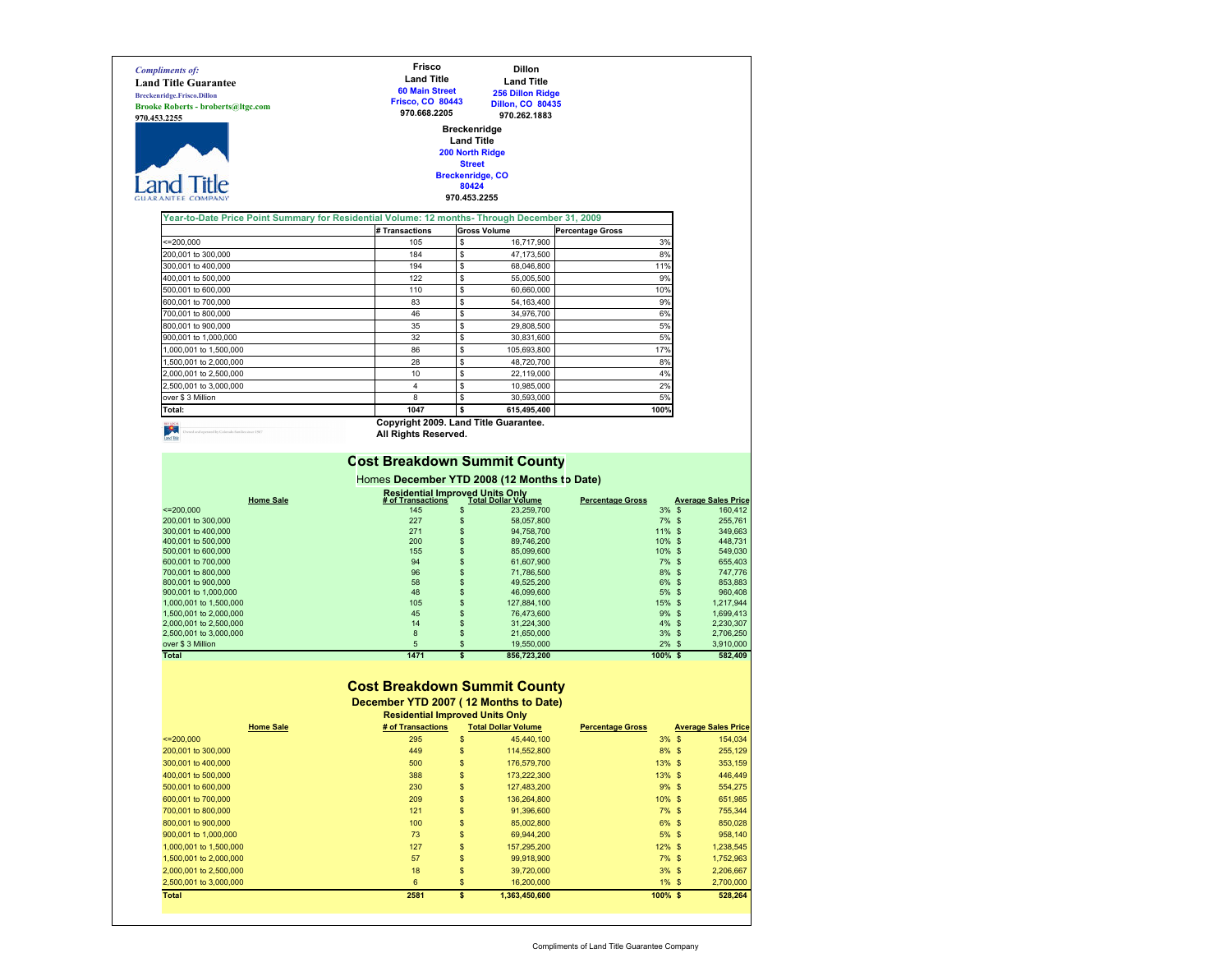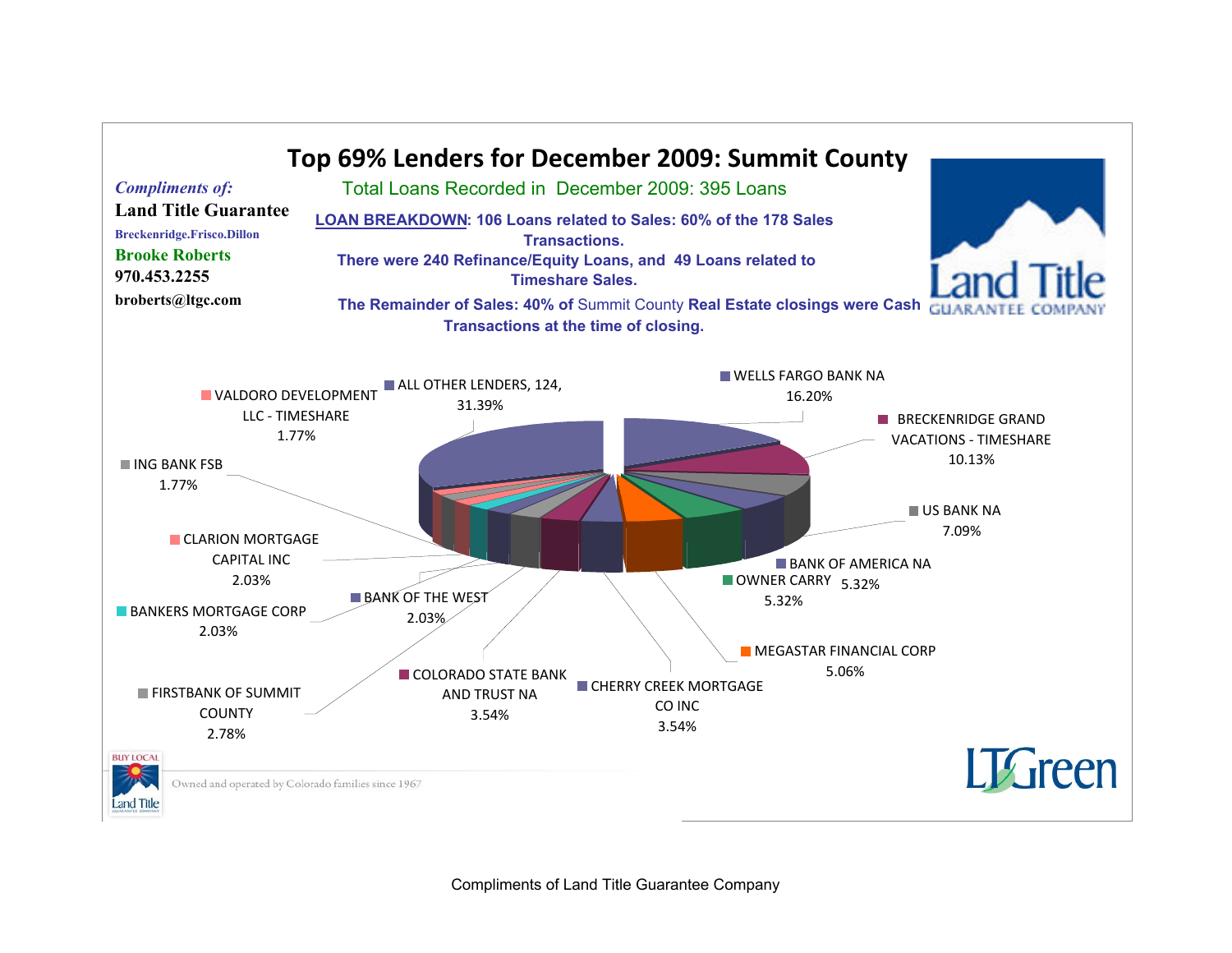

Top 69% Lenders for Summit CountyDecember 2009

| <b>LENDER</b>                                   |                | NUMBER LOANS PERCENTAGE TOTAL |
|-------------------------------------------------|----------------|-------------------------------|
| <b>WELLS FARGO BANK NA</b>                      | 64             | 16%                           |
| <b>BRECKENRIDGE GRAND VACATIONS - TIMESHARE</b> | 40             | 10%                           |
| <b>US BANK NA</b>                               | 28             | 7%                            |
| <b>BANK OF AMERICA NA</b>                       | 21             | 5%                            |
| <b>OWNER CARRY</b>                              | 21             | 5%                            |
| <b>MEGASTAR FINANCIAL CORP</b>                  | 20             | 5%                            |
| <b>CHERRY CREEK MORTGAGE CO INC</b>             | 14             | 4%                            |
| <b>COLORADO STATE BANK AND TRUST NA</b>         | 14             | 4%                            |
| <b>FIRSTBANK OF SUMMIT COUNTY</b>               | 11             | 3%                            |
| <b>BANK OF THE WEST</b>                         | 8              | 2%                            |
| <b>BANKERS MORTGAGE CORP</b>                    | 8              | 2%                            |
| <b>CLARION MORTGAGE CAPITAL INC</b>             | 8              | 2%                            |
| <b>ING BANK FSB</b>                             | $\overline{7}$ | 2%                            |
| <b>VALDORO DEVELOPMENT LLC - TIMESHARE</b>      | $\overline{7}$ | 2%                            |
| <b>ALL OTHER LENDERS</b>                        | 124            | 31%                           |
| AFFILIATED FINANCIAL GROUP LLC                  | 6              | 2%                            |
| PROVIDENT FUNDING ASSOCIATES LP                 | 6              | 2%                            |
| FIRSTBANK OF COLORADO                           | 5              | 1%                            |
| <b>CITIMORTGAGE INC</b>                         | 4              | 1%                            |
| QUICKEN LOANS INC                               | 4              | 1%                            |
| <b>ALLY BANK CORP</b>                           | 3              | $1\%$                         |
| ENT FEDERAL CREDIT UNION                        | 3              | $1\%$                         |
| <b>JPMORGAN CHASE BANK NA</b>                   | 3              | 1%                            |
| MERRILL LYNCH CREDIT CORP                       | 3              | 1%                            |
| <b>METLIFE HOME LOANS</b>                       | 3              | 1%                            |
| <b>REGIONS BANK</b>                             | 3              | 1%                            |
| SUMMIT COMBINED HOUSING AUTHORITY               | 3              | 1%                            |
| <b>ALPINE BANK</b>                              | $\overline{2}$ | 1%                            |
| AMERICAS MORTGAGE LLC                           | $\overline{2}$ | $1\%$                         |
| <b>AMTRUST BANK</b>                             | $\overline{2}$ | 1%                            |
| <b>CHARLES SCHWAB BANK</b>                      | $\overline{2}$ | $1\%$                         |
| <b>CREDIT UNION OF THE ROCKIES</b>              | $\overline{c}$ | 1%                            |
| FAIRWAY INDEPENDENT MORTGAGE CORP               | $\overline{2}$ | 1%                            |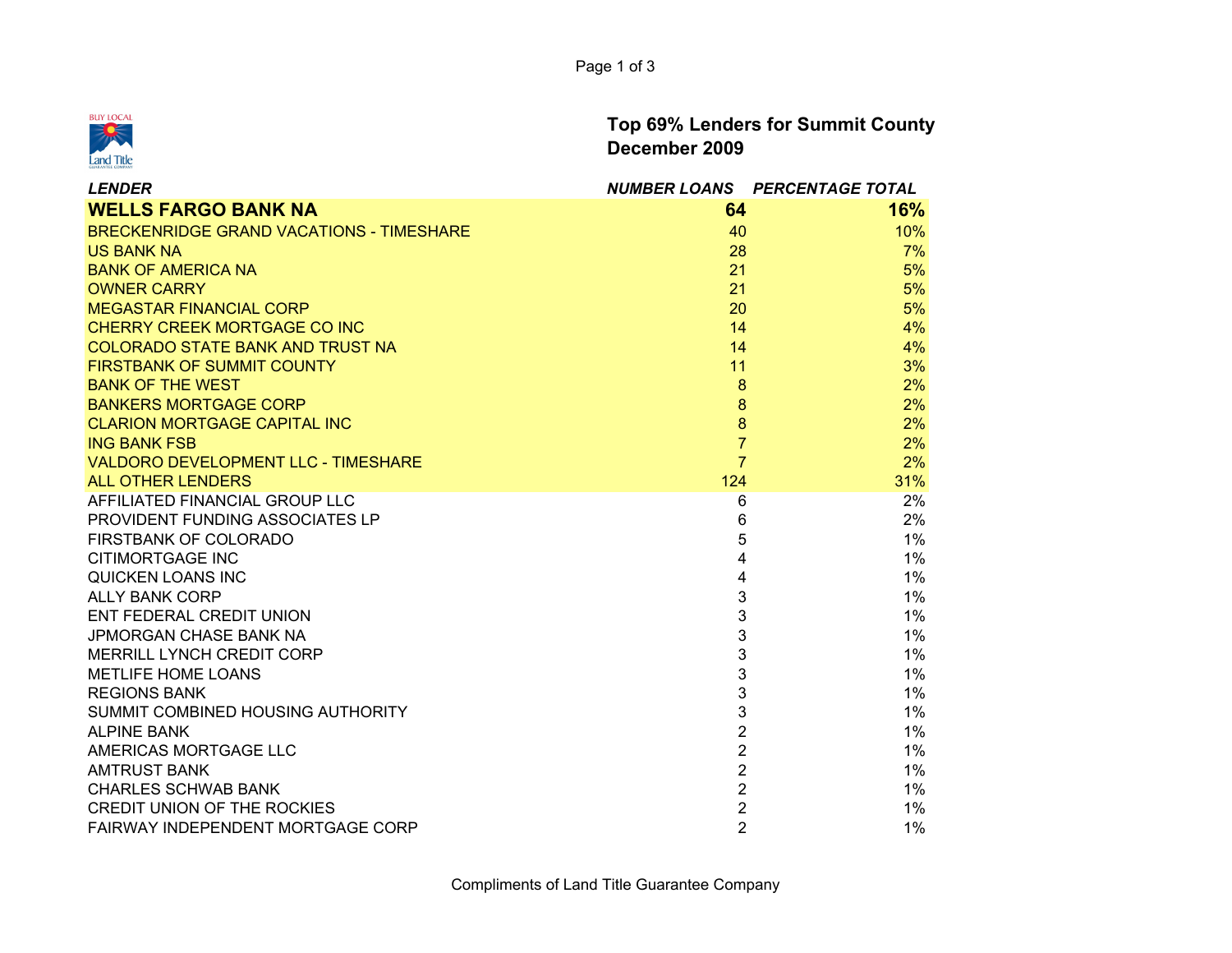| <b>M&amp;T BANK</b>                        | 1%<br>2                 |
|--------------------------------------------|-------------------------|
| <b>MILLENNIUM BANK</b>                     | $\overline{2}$<br>$1\%$ |
| <b>PNC MORTGAGE</b>                        | $\overline{2}$<br>$1\%$ |
| <b>RMA LENDING LLC</b>                     | $\overline{2}$<br>$1\%$ |
| <b>SUMMIT BANK &amp; TRUST</b>             | $\overline{2}$<br>$1\%$ |
| <b>USAA FSB</b>                            | $\overline{2}$<br>$1\%$ |
| <b>ACADEMY BANK NA</b>                     | 1<br>0%                 |
| AMERICAN FINANCING CORP                    | 0%                      |
| <b>BANCGROUP MORTGAGE CORP</b>             | 0%                      |
| <b>BERKLEY BANK</b>                        | 0%                      |
| CAP WEST MORTGAGE CORP                     | 0%                      |
| <b>CHAMPION BANK</b>                       | 0%                      |
| <b>CITIBANK NA</b>                         | 0%                      |
| <b>CITIWIDE BANKS</b>                      | 0%                      |
| COLONIAL NATIONAL MORTGAGE                 | 0%                      |
| <b>COLORADO CAPITAL BANK</b>               | 0%                      |
| DENVER MORTGAGE COMPANY                    | 0%                      |
| DEPARTMENT OF HOUSING & URBAN DEVELOPMENT  | 0%                      |
| DISTINCTIVE HOME LENDING INC               | 0%                      |
| EDWARD JONES MORTGAGE, LLC                 | 0%                      |
| FIFTH THIRD MORTGAGE CO                    | 0%                      |
| FIRST BANK & TRUST                         | 0%                      |
| FIRST CENTENNIAL MORTGAGE CORP             | 0%                      |
| <b>FIRST CHOICE BANK</b>                   | 0%                      |
| FIRST FINANCIAL BANK NA                    | 0%                      |
| FIRST NATIONAL BANK                        | 0%                      |
| <b>FIRST OPTION LENDING</b>                | 0%                      |
| FIRSTBANK OF ARAPAHOE COUNTY               | 0%                      |
| <b>FIRSTBANK OF EVERGREEN</b>              | 0%                      |
| <b>FIRSTBANK OF VAIL</b>                   | 0%                      |
| <b>FPF WHOLESALE</b>                       | 0%                      |
| FRANKLIN AMERICAN MORTGAGE CO              | 0%                      |
| <b>FRONTIER STATE BANK</b>                 | 0%                      |
| FUND STAFF FEDERAL CREDIT UNION            | 0%                      |
| FUNDING PARTNERS FOR HOUSING SOLUTIONS INC | 0%                      |
| <b>GUARANTY BANK AND TRUST COMPANY</b>     | 0%                      |
| <b>INTEGRA LENDING</b>                     | 0%                      |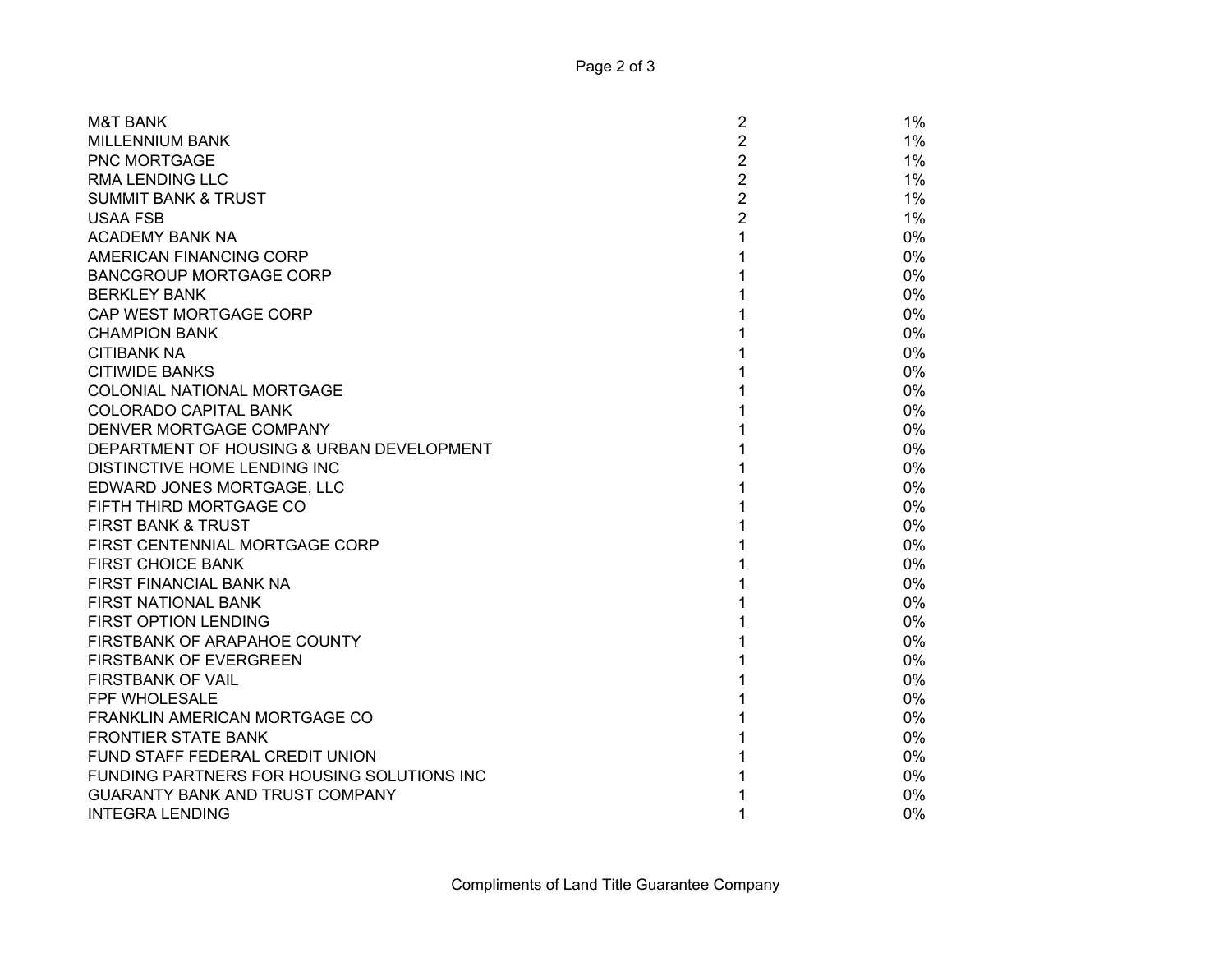| <b>INTERNET USA BANK</b>                  | $0\%$ |
|-------------------------------------------|-------|
| <b>KEYBANK NA</b>                         | 0%    |
| LEGAL COMMUNITY CREDIT UNION OF COLORADO  | $0\%$ |
| LENDING SOLUTIONS INC                     | $0\%$ |
| LENDING TREE LOANS                        | $0\%$ |
| LENDXFINANCIAL, LLC                       | $0\%$ |
| MARRIOTT OWNERSHIP RESORT INC - TIMESHARE | $0\%$ |
| <b>MONCOR INC</b>                         | 0%    |
| <b>MOUNTAIN CREST MORTGAGE INC</b>        | $0\%$ |
| NORTH VALLEY BANK                         | $0\%$ |
| PINNACLE MORTGAGE GROUP INC               | 0%    |
| <b>PIONEER BANK SSB</b>                   | $0\%$ |
| PREMIER MORTGAGE SERVICES INC             | $0\%$ |
| PRIMARY RESIDENTIAL MORTGAGE INC          | $0\%$ |
| <b>RESIDENTIAL FINANCE CORP</b>           | 0%    |
| ROCKY MOUNTAIN BANK AND TRUST             | 0%    |
| SIERRA PACIFIC MORTGAGE CO                | $0\%$ |
| SUN TRUST MORTGAGE INC                    | $0\%$ |
| SUNFLOWER BANK NA                         | $0\%$ |
| TREGO WAKEENEY STATE BANK                 | $0\%$ |
| UMB BANK COLORADO                         | $0\%$ |
| VECTRA BANK COLORADO NA                   | $0\%$ |
| <b>WESTERRA CREDIT UNION</b>              | $0\%$ |
|                                           |       |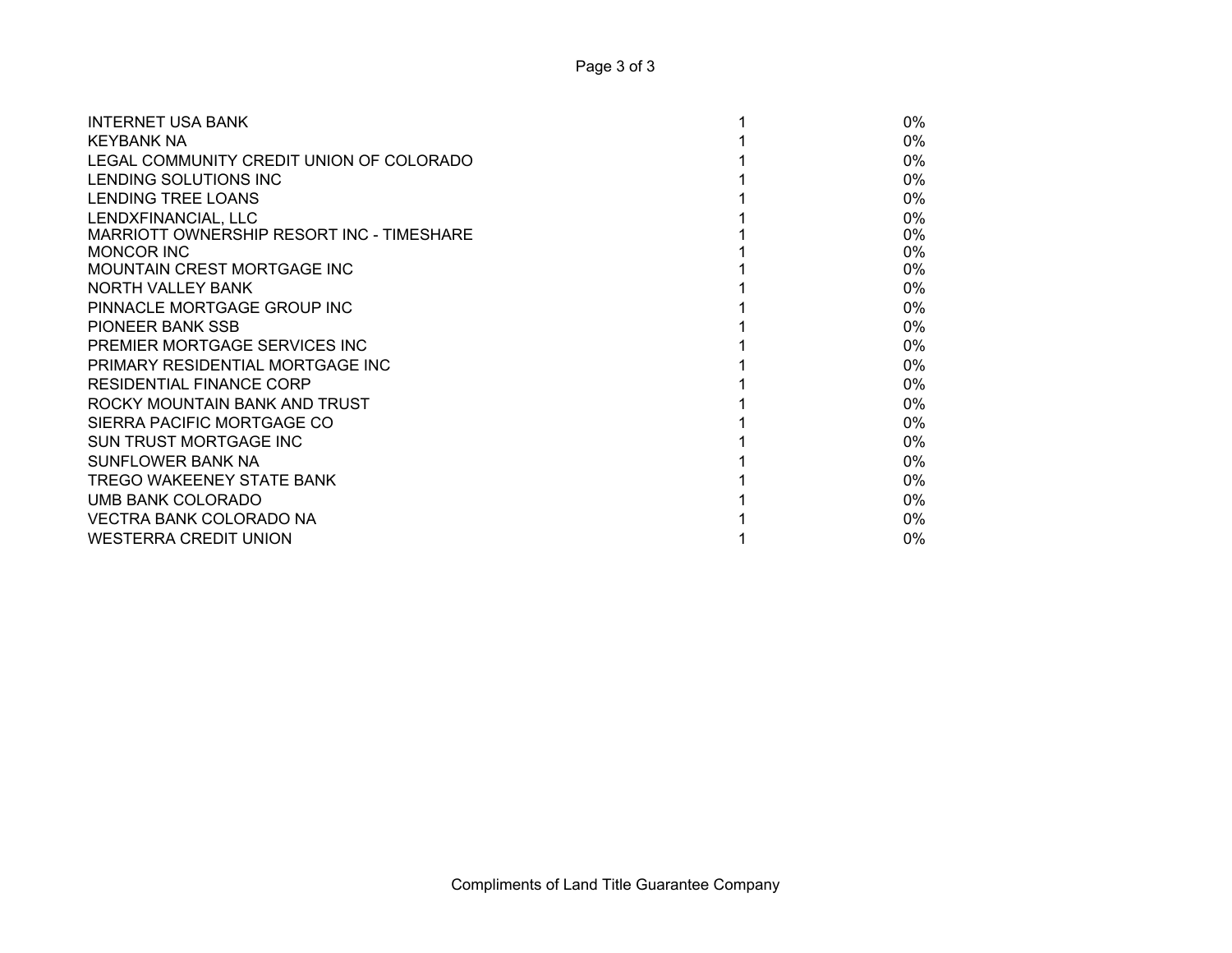# Market Analysis by Area

Summit County, Colorado DECEMBER 2009

ed Text indicates a drop compared to the prior month's value; Green Text indicates a rise, Black Text indicates no change, or no comparision value. Colored Text is not used for % Calculations Average PPSF is calculated for properties Average & Median Residential Price & PPSF Includes: Statistically Viable Sales Only.

| Area                                    | \$ Volume<br><b>Transactions</b> | $%$ of \$<br>Volume | # of<br><b>Transactions</b> | $%$ of<br><b>Transactions</b> | Average \$<br><b>Transaction</b><br>Price | <b>Median \$</b><br><b>Transaction</b><br>Price | <b>Average \$ Residential</b><br><b>Price</b> | <b>Median \$</b><br><b>Residential Price</b> | Average \$<br><b>Residential PPSF</b> |
|-----------------------------------------|----------------------------------|---------------------|-----------------------------|-------------------------------|-------------------------------------------|-------------------------------------------------|-----------------------------------------------|----------------------------------------------|---------------------------------------|
| Blue River & South to County Line       | \$5,146,000                      | 2%                  | 10                          | 6%                            | \$514,600                                 | \$512,000                                       | \$600,750                                     | \$550,000 \$                                 | 229.67                                |
| Breckenridge                            | \$35,363,700                     | 17%                 | 48                          | 27%                           | \$736,744                                 | \$502,500                                       | \$785,302                                     | \$531,500 \$                                 | 316.50                                |
| <b>Breckenridge Golf Course</b>         | \$4,840,500                      | 2%                  | $\overline{7}$              | 4%                            | \$691,500                                 | \$655,000                                       | \$873,500                                     | \$935,000 \$                                 | 287.86                                |
| Central Summit County (non-town)        | \$0                              | 0%                  | $\pmb{0}$                   | 0%                            | \$0                                       | \$0                                             | \$0                                           | \$0S                                         | ٠                                     |
| Copper Mountain including Ski Area Sale | \$109,928,400                    | 52%                 | $\overline{\mathbf{8}}$     | 4%                            | \$13,741,050                              | \$404,250                                       | data not applicable                           | data not applicable                          | data not applicable                   |
| Copper Mountain Less Ski Area Sale      | \$2,928,400                      | 1%                  | $\overline{7}$              | 4%                            | \$418,343                                 | \$348,500                                       | \$418,343                                     | \$348,500 \$                                 | 425.01                                |
| Corinthian Hills & Summerwood           | \$555,000                        | $0\%$               | $\mathbf{1}$                | 1%                            |                                           | \$555,000 data not applicable                   |                                               | \$555,000 data not applicable                | 240.36                                |
| Dillon Town & Lake                      | \$1,416,000                      | 1%                  | 4                           | 2%                            | \$354,000                                 | \$303,000                                       | \$463,667                                     | \$418,000 \$                                 | 224.31                                |
| <b>Dillon Valley</b>                    | \$1,894,100                      | 1%                  | 7                           | 4%                            | \$270,586                                 | \$294,200                                       | \$270,586                                     | \$294,200 \$                                 | 191.15                                |
| Farmers Corner                          | \$631,200                        | 0%                  | $\mathbf{1}$                | 1%                            |                                           | \$631,200 data not applicable                   |                                               | \$631,200 data not applicable                | 313.72<br>l s                         |
| Frisco                                  | \$8,139,000                      | 4%                  | 18                          | 10%                           | \$452,167                                 | \$433,500                                       | \$463,471                                     | \$477,000 \$                                 | 196.19                                |
| Heeney                                  | \$0                              | 0%                  | $\mathbf{0}$                | 0%                            | \$0                                       | \$0                                             | S0                                            | \$0S                                         | $\sim$                                |
| Keystone                                | \$14,062,500                     | 7%                  | 30                          | 17%                           | \$468,750                                 | \$424,500                                       | \$461,466                                     | \$423,000 \$                                 | 347.82                                |
| Montezuma                               | \$0                              | 0%                  | 0                           | 0%                            | \$0                                       | \$0                                             | \$0                                           | \$0 <sub>5</sub>                             |                                       |
| North Summit County (rural)             | \$9,000,000                      | 4%                  | 5                           | 3%                            | \$1,800,000                               | \$1,500,000                                     |                                               | \$3,100,000 data not applicable              | 475.02                                |
| Peak 7                                  | \$0                              | 0%                  | 0                           | 0%                            | \$0                                       | \$0                                             | \$0                                           | \$0S                                         | $\sim$                                |
| Silverthorne                            | \$10,305,000                     | 5%                  | 17                          | 9%                            | \$606,176                                 | \$620,000                                       | \$648,333                                     | \$635,000 \$                                 | 304.09                                |
| Summit Cove                             | \$595,000                        | 0%                  | 1                           | 1%                            |                                           | \$595,000 data not applicable                   |                                               | \$595,000 data not applicable                | 297.05<br>s                           |
| Wildernest                              | \$5,100,800                      | 2%                  | 16                          | 9%                            | \$318,800                                 | \$341,500                                       | \$338,187                                     | \$343,000 \$                                 | 279.74                                |
| Woodmoor                                | \$1,835,000                      | 1%                  | $\overline{\mathbf{2}}$     | 1%                            |                                           | \$917,500 data not applicable                   |                                               | \$917,500 data not applicable                | 286.52                                |
| Quit Claim Deeds                        | \$873,500                        | 0%                  | 4                           | 2%                            | \$218,375                                 | \$206,250                                       | \$0                                           | \$0S                                         | $\sim$                                |
| <b>TOTAL including Ski Area Sale</b>    | \$209,685,700                    | 100.00%             | 179                         | 100.00%                       | \$1,193,213                               | \$450,000                                       | data not applicable                           | data not applicable                          | data not applicable                   |
| <b>TOTAL without Ski Area Sale</b>      | \$102,685,700                    | 100.00%             | 178                         | 100.00%                       | \$576,886                                 | \$450,000                                       | \$592,010                                     | \$478,500 \$                                 | 296.31                                |

Note: Average Transaction Price & Median Transaction Price do not include Quit Claim

Copyright 2009. Land Title Guarantee. All Rights Reserved.

**BUV LOCAL** Owned and operated by Colorado families since 1967

Land Title Guarantee Breckenridge.Frisco.Dillon Brooke Roberts - broberts@ltgc.com 970.453.2255

Land Title



Please note: The above figures do not include time share interests and are an unofficial tabulation of Summit County records that are believed to be reasonably accurate.

Serving Our Community for Over 40 Years!



Frisco Land Title

60 Main Street Frisco, CO 80443

970.668.2205

Dillon Land Title

256 Dillon Ridge Dillon, CO 80435

970.262.1883

Breckenridge Land Title

200 North Ridge Street Breckenridge, CO 80424

970.453.2255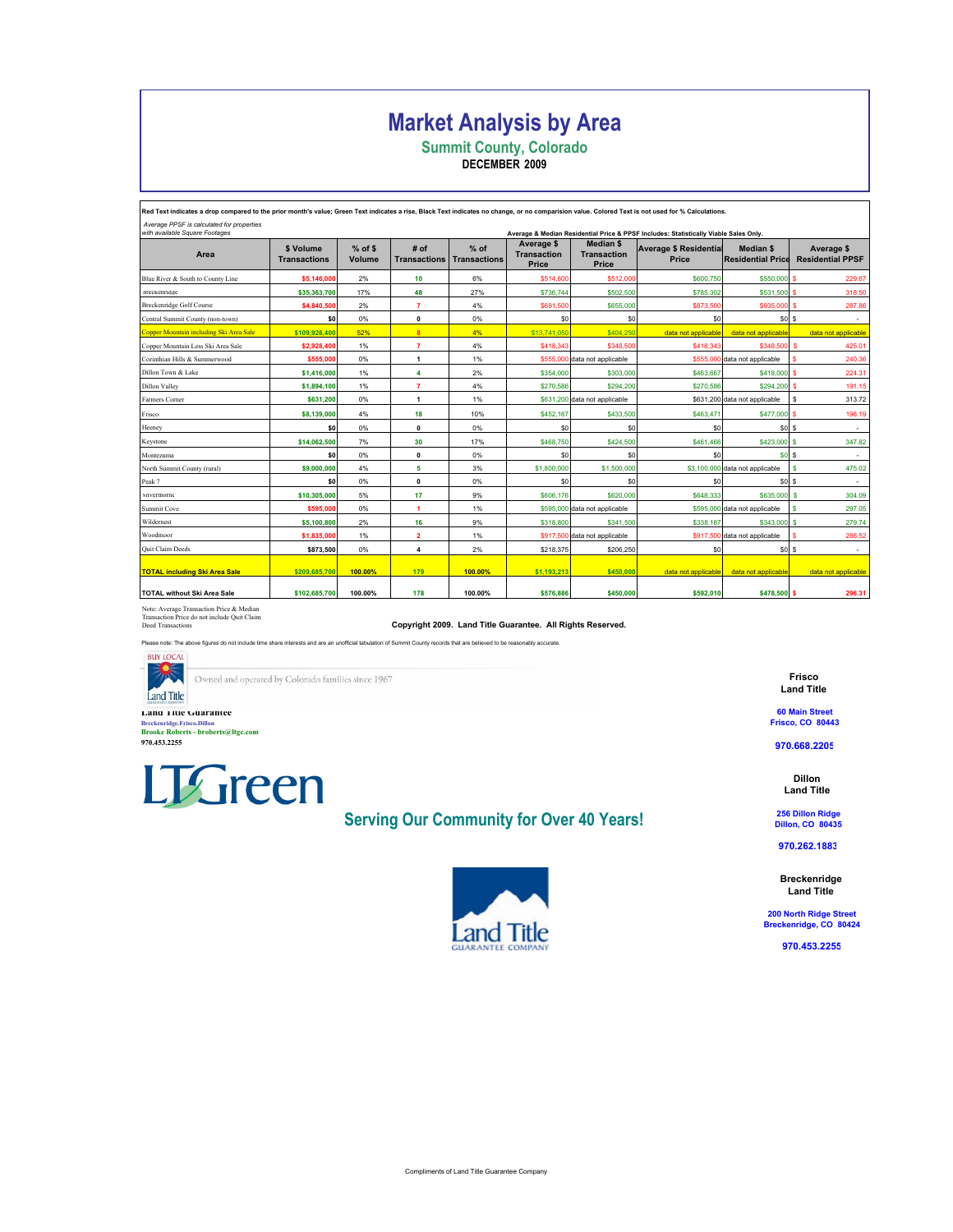# Market Analysis by Area

Summit County, Colorado YEAR-TO-DATE 2009: THROUGH DECEMBER 31st, 2009

| Average PPSF is calculated for properties<br>with available Square Footages<br>Average & Median Residential Price & PPSF Includes: Statistically Viable Sales Only. |                                  |                     |                             |                               |                                           |                                                        |                                        |                                              |                                       |  |
|---------------------------------------------------------------------------------------------------------------------------------------------------------------------|----------------------------------|---------------------|-----------------------------|-------------------------------|-------------------------------------------|--------------------------------------------------------|----------------------------------------|----------------------------------------------|---------------------------------------|--|
| Area                                                                                                                                                                | \$ Volume<br><b>Transactions</b> | $%$ of \$<br>Volume | # of<br><b>Transactions</b> | $%$ of<br><b>Transactions</b> | Average \$<br><b>Transaction</b><br>Price | <b>Median \$</b><br><b>Transaction</b><br><b>Price</b> | <b>Average \$ Residential</b><br>Price | <b>Median \$</b><br><b>Residential Price</b> | Average \$<br><b>Residential PPSF</b> |  |
| Blue River & South to County Line                                                                                                                                   | \$34.012.200                     | 4.31%               | 70                          | 5.62%                         | \$485,889                                 | \$483.500                                              | \$570.820                              | \$532,450 \$                                 | 262.06                                |  |
| Breckenridge                                                                                                                                                        | \$181,981,900                    | 23.04%              | 257                         | 20.63%                        | \$708,101                                 | \$499,000                                              | \$741.947                              | \$525,000 \$                                 | 401.88                                |  |
| <b>Breckenridge Golf Course</b>                                                                                                                                     | \$87,612,700                     | 11.09%              | 116                         | 9.31%                         | \$755,282                                 | \$555,000                                              | \$1,094,476                            | \$1,055,000 \$                               | 342.63                                |  |
| Central Summit County (non-town)                                                                                                                                    | \$O                              | 0.00%               | $\mathbf{0}$                | 0.00%                         | S <sub>0</sub>                            | \$0                                                    | S <sub>0</sub>                         | sol s                                        | $\sim$                                |  |
| Copper Mountain including Ski Area Sale                                                                                                                             | \$137.348.300                    | 17.39%              | 69                          | 5.54%                         | \$1,990,555                               | \$374,900                                              | data not applicable                    | data not applicable                          | data not applicable                   |  |
| Copper Mountain Less Ski Area Sale                                                                                                                                  | \$30,348,300                     | 3.84%               | 68                          | 5.46%                         | \$446.299                                 | \$374,900                                              | \$524.969                              | \$405,000 \$                                 | 424.05                                |  |
| Corinthian Hills & Summerwood                                                                                                                                       | \$4,870,200                      | 0.62%               | 6                           | 0.48%                         | \$811,700                                 | \$874.500                                              | \$811,700                              | \$874,500 \$                                 | 294.68                                |  |
| Dillon Town & Lake                                                                                                                                                  | \$10.277.800                     | 1.30%               | 31                          | 2.49%                         | \$331.542                                 | \$314.900                                              | \$344.924                              | \$325,000 \$                                 | 311.69                                |  |
| <b>Dillon Valley</b>                                                                                                                                                | \$8,987,200                      | 1.14%               | 42                          | 3.37%                         | \$213,981                                 | \$171,700                                              | \$213,981                              | \$171,700 \$                                 | 215.33                                |  |
| Farmers Corner                                                                                                                                                      | \$3,182,200                      | 0.40%               | 10                          | 0.80%                         | \$318,220                                 | \$288,000                                              | \$414.867                              | \$395,000 \$                                 | 270.97                                |  |
| Frisco                                                                                                                                                              | \$57.275.800                     | 7.25%               | 127                         | 10.19%                        | \$450.991                                 | \$375,000                                              | \$470.700                              | \$401,200 \$                                 | 281.52                                |  |
| Heeney                                                                                                                                                              | \$495,000                        | 0.06%               | $\mathbf{1}$                | 0.08%                         |                                           | \$495,000 data not applicable                          |                                        | \$495,000 data not applicable                | 112.91<br>s                           |  |
| Keystone                                                                                                                                                            | \$80,782,900                     | 10.23%              | 173                         | 13.88%                        | \$466,953                                 | \$345,000                                              | \$481,151                              | \$356,000 \$                                 | 370.08                                |  |
| Montezuma                                                                                                                                                           | \$O                              | 0.00%               | $\mathbf{0}$                | 0.00%                         | \$0                                       | \$0                                                    | \$0                                    | SOS                                          | $\sim$                                |  |
| North Summit County (rural)                                                                                                                                         | \$19,568,000                     | 2.48%               | 13                          | 1.04%                         | \$1,505.231                               | \$1,400,000                                            | \$1,176,329                            | \$654,800 \$                                 | 300.70                                |  |
| Peak 7                                                                                                                                                              | \$8,680,000                      | 1.10%               | 12                          | 0.96%                         | \$723,333                                 | \$660,000                                              | \$809,750                              | \$815,000 \$                                 | 293.70                                |  |
| Silverthorne                                                                                                                                                        | \$76,154,700                     | 9.64%               | 117                         | 9.39%                         | \$650.895                                 | \$507,000                                              | \$706.587                              | \$590,000 \$                                 | 298.58                                |  |
| Summit Cove                                                                                                                                                         | \$15,069,800                     | 1.91%               | 36                          | 2.89%                         | \$418,606                                 | \$377,500                                              | \$425,080                              | \$380,000 \$                                 | 252.51                                |  |
| Wildernest                                                                                                                                                          | \$34,269,100                     | 4.34%               | 114                         | 9.15%                         | \$300,606                                 | \$268,500                                              | \$310.473                              | \$270,000 \$                                 | 269.64                                |  |
| Woodmoor                                                                                                                                                            | \$25,847,300                     | 3.27%               | 35                          | 2.81%                         | \$738,494                                 | \$640,000                                              | \$728,139                              | \$651,000 \$                                 | 258.96                                |  |
| Quit Claim Deeds                                                                                                                                                    | \$3,594,000                      | 0.45%               | 17                          | 1.36%                         | \$211.412                                 | \$137,500                                              | \$0                                    | sol s                                        | $\sim$                                |  |
| <b>TOTAL including Ski Area Sale</b>                                                                                                                                | \$790,009,100                    | 100.00%             | 1246                        | 100.00%                       | \$639,882                                 | \$396,250                                              | data not applicable                    | data not applicable                          | data not applicable                   |  |
| <b>TOTAL without Ski Area Sale</b>                                                                                                                                  | \$683,009,100                    | 100.00%             | 1245                        | 100.00%                       | \$576,886                                 | \$396.250                                              | \$587.866                              | \$430,000 \$                                 | 327.34                                |  |

Note: Average Transaction Price & Median Transaction Price do not include Quit Claim

Please note: The above figures do not include time share interests and are are are are are are are are  $\frac{1}{\sqrt{2}}$ 

Copyright 2009. Land Title Guarantee. All Rights Reserved.<br>rests and are an unofficial tabulation of Summit County records that are believed to be reasonably accurate.



Г

Owned and operated by Colorado families since 1967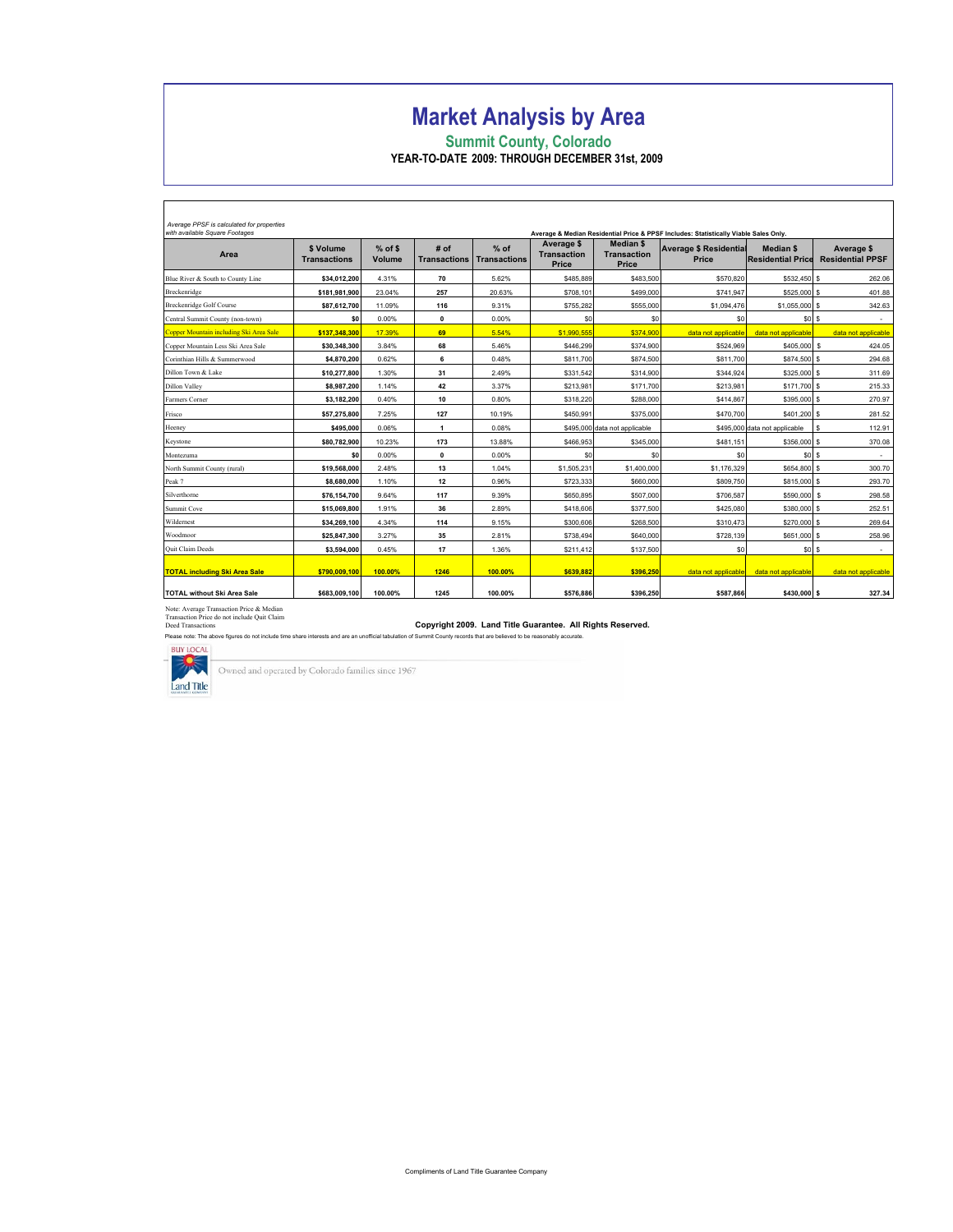| <b>BUY LOCAL</b>             |                 |                                                     | <b>Market Analysis % Change</b> |                                                                                                                                                                                     |                 |                   |                 |                   |                 |                   |                             |               |
|------------------------------|-----------------|-----------------------------------------------------|---------------------------------|-------------------------------------------------------------------------------------------------------------------------------------------------------------------------------------|-----------------|-------------------|-----------------|-------------------|-----------------|-------------------|-----------------------------|---------------|
|                              |                 |                                                     |                                 | % Change 2004-2005-2006-2007-2008-2009                                                                                                                                              |                 |                   |                 |                   |                 |                   |                             |               |
| Land Title                   |                 |                                                     |                                 | Month to Month Comparison by Monetary Volume                                                                                                                                        |                 |                   |                 |                   |                 |                   |                             |               |
| <b>Month</b>                 | 2004            | % Change 04 to 05                                   | 2005                            | % Change 05 to 06                                                                                                                                                                   | 2006            | % Change 06 to 07 | 2007            | % Change 07 to 08 | 2008            | % Change 08 to 09 | 2009                        |               |
| January                      | \$41,825,900    | 93%                                                 | \$80,788,900                    | 6%                                                                                                                                                                                  | \$85,701,700    | $-3%$             | \$82,933,400    | 3%                | \$85,497,600    | $-62%$            | \$32,813,600                |               |
| February                     | \$62,725,300    | 15%                                                 | \$72,151,200                    | 6%                                                                                                                                                                                  | \$76,698,900    | 15%               | \$88,392,000    | $-27%$            | \$64,539,900    | $-58%$            | \$27,246,500                |               |
| March                        | \$69,129,000    | 30%                                                 | \$90,177,800                    | 20%                                                                                                                                                                                 | \$108,018,500   | $-14%$            | \$92,555,500    | 3%                | \$95,396,600    | $-60%$            | \$37,878,500                |               |
| April                        | \$77,378,000    | 22%                                                 | \$94,438,600                    | 17%                                                                                                                                                                                 | \$110,949,200   | 21%               | \$133,878,100   | $-30%$            | \$94,201,300    | $-60%$            | \$37,792,900                |               |
| May                          | \$88,236,800    | 19%                                                 | \$104,834,400                   | 31%                                                                                                                                                                                 | \$137,133,800   | 16%               | \$158,745,300   | $-40%$            | \$95,667,500    | $-33%$            | \$63,752,300                |               |
| June                         | \$111,700,400   | 0%                                                  | \$112,232,799                   | 45%                                                                                                                                                                                 | \$162,725,600   | $-13%$            | \$141,802,500   | $-35%$            | \$92,536,900    | $-63%$            | \$34,049,300                |               |
| July                         | \$89,310,400    | 37%                                                 | \$122,040,800                   | 0%                                                                                                                                                                                  | \$122,097,500   | 13%               | \$138,251,700   | $-42%$            | \$80,686,100    | $-41%$            | \$47,401,000                |               |
| August                       | \$102,320,900   | 45%                                                 | \$148,269,200                   | $-12%$                                                                                                                                                                              | \$130,811,400   | 42%               | \$186,302,600   | $-50%$            | \$92,825,200    | $-34%$            | \$60,975,000                |               |
| September                    | \$116,154,100   | 39%                                                 | \$161,353,500                   | 36%                                                                                                                                                                                 | \$219,939,000   | $-23%$            | \$168,704,900   | $-25%$            | \$127,090,100   | $-36%$            | \$81,015,200                |               |
| October                      | \$117,417,900   | 30%                                                 | \$152,693,400                   | 24%                                                                                                                                                                                 | \$188,770,200   | $-22%$            | \$146,546,900   | $-19%$            | \$118,230,800   | $-22%$            | \$92,709,100                |               |
| November                     | \$116,352,500   | 66%                                                 | \$193,562,600                   | $-29%$                                                                                                                                                                              | \$138,233,900   | 14%               | \$156,934,000   | $-63%$            | \$58,002,400    | 12%               | \$64,690,000                |               |
| <b>December</b>              | \$135,624,700   | 6%                                                  | \$143,084,300                   | 10%                                                                                                                                                                                 | \$156,795,100   | $-13%$            | \$135,691,900   | $-55%$            | \$61,054,700    | 68%               | \$102,685,700               | * w/o ski are |
| Year-to-Date<br><b>TOTAL</b> | \$1,128,175,900 | 31%                                                 | \$1,475,627,499                 | 11%                                                                                                                                                                                 | \$1,637,874,800 | $0\%$             | \$1,630,738,800 | $-35%$            | \$1,065,729,100 | $-36%$            | \$683,009,100 *w/o ski area |               |
| <b>Month to Date</b>         | \$1,128,175,900 | 31%                                                 | \$1,475,627,499                 | 11%                                                                                                                                                                                 | \$1,637,874,800 | 0%                | \$1,630,738,800 | $-35%$            | \$1,065,729,100 | $-36%$            | \$683,009,100               |               |
|                              |                 | Month to Month Comparison by Number of Transactions |                                 |                                                                                                                                                                                     |                 |                   |                 |                   |                 |                   |                             |               |
| <b>Month</b>                 | 2004            | % Change 04 to 05                                   | 2005                            | % Change 05 to 06                                                                                                                                                                   | 2006            | % Change 06 to 07 | 2007            | % Change 07 to 08 | 2008            | % Change 08 to 09 | 2009                        |               |
| January                      | 118             | 82%                                                 | 215                             | $-11%$                                                                                                                                                                              | 192             | $-4%$             | 185             | $-11%$            | 165             | $-67%$            | 54                          |               |
| February                     | 221             | $-23%$                                              | 171                             | 6%                                                                                                                                                                                  | 181             | $-8%$             | 166             | $-23%$            | 128             | $-57%$            | 55                          |               |
| March                        | 212             | 24%                                                 | 262                             | 2%                                                                                                                                                                                  | 266             | $-23%$            | 206             | $-21%$            | 162             | $-56%$            | 71                          |               |
| April                        | 240             | 3%                                                  | 247                             | 12%                                                                                                                                                                                 | 276             | $-5%$             | 261             | $-38%$            | 163             | $-58%$            | 68                          |               |
| May                          | 247             | 6%                                                  | 263                             | 18%                                                                                                                                                                                 | 310             | 5%                | 324             | $-50%$            | 162             | $-46%$            | 88                          |               |
| June                         | 278             | 10%                                                 | 305                             | 11%                                                                                                                                                                                 | 340             | $-17%$            | 283             | $-45%$            | 155             | $-48%$            | 80                          |               |
| July                         | 229             | 41%                                                 | 323                             | $-3%$                                                                                                                                                                               | 312             | $-4%$             | 301             | $-55%$            | 136             | $-30%$            | 95                          |               |
| August                       | 293             | 37%                                                 | 400                             | $-27%$                                                                                                                                                                              | 291             | 24%               | 361             | $-49%$            | 183             | $-38%$            | 114                         |               |
| September                    | 368             | 21%                                                 | 445                             | $0\%$                                                                                                                                                                               | 444             | $-32%$            | 301             | $-33%$            | 201             | $-27%$            | 147                         |               |
| October                      | 371             | 5%                                                  | 389                             | 3%                                                                                                                                                                                  | 400             | $-22%$            | 311             | $-43%$            | 176             | $-9%$             | 160                         |               |
| November                     | 343             | 11%                                                 | 381                             | $-14%$                                                                                                                                                                              | 326             | $-14%$            | 281             | $-63%$            | 105             | 29%               | 135                         |               |
| December                     | 326             | $-9%$                                               | 298                             | $-9%$                                                                                                                                                                               | 271             | $-19%$            | 220             | $-55%$            | 98              | 82%               | 178                         |               |
| Year-to-Date<br><b>TOTAL</b> | 3,246           | 14%                                                 | 3,699                           | $-2%$                                                                                                                                                                               | 3,609           | $-11%$            | 3,200           | $-43%$            | 1834            | $-32%$            | 1245                        |               |
| <b>Month to Date</b>         | 3.246           | 14%                                                 | 3.699                           | $-2%$                                                                                                                                                                               | 3.609           | $-11%$            | 3,200           | $-43%$            | 1834            | $-32%$            | 1245                        |               |
|                              |                 |                                                     |                                 | Please note: The above figures do not include time share interests or Refi's and are an unofficial tabulation of Summit County records that are believed to be reasonably accurate. |                 |                   |                 |                   |                 |                   |                             |               |
|                              |                 |                                                     |                                 |                                                                                                                                                                                     |                 |                   |                 |                   |                 |                   |                             |               |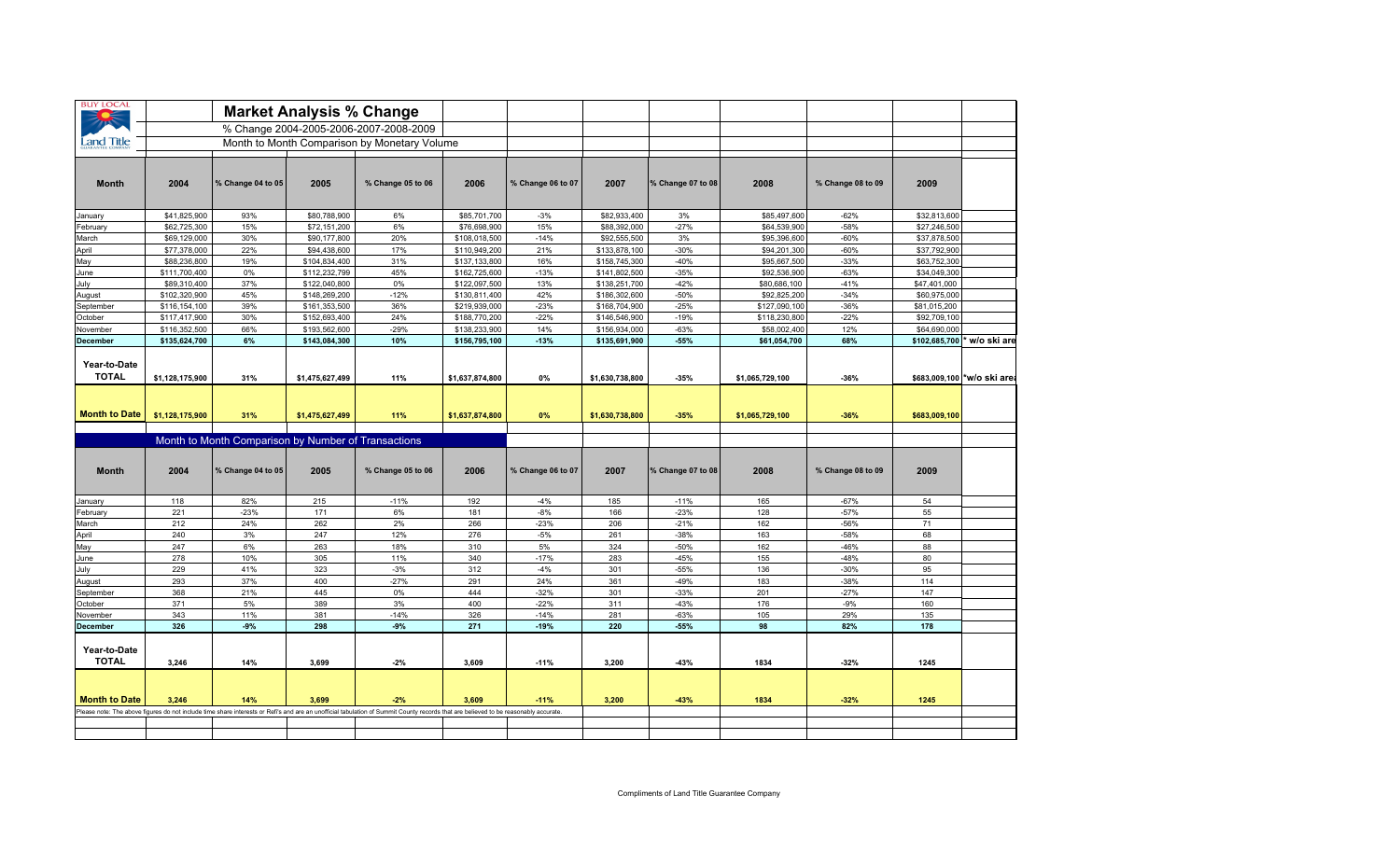*Compliments of:*<br>Land Title Guarantee Breckenridge.Frisco.Dillon Brooke Roberts 970.453.2255broberts@ltgc.com

## MARKET SNAPSHOT



### & rket Snapshot by Area<br>Manmit County Count<br>Hull Year 2009 vi Market Snapshot by Area & Property Type Comparison<br>Eull Year 2009 vs. Full Year 2008<br>Full Year 2009 vs. Full Year 2008

| Area                                 | <b>Average Price</b><br>Single Family 2008 | <b>Average Price</b><br>Single Family 2009 | % Change<br>Year-to-<br>Date vs.<br><b>Prior Year</b> | <b>Average Price</b><br>Multi-Family 2008 | <b>Average Price Multi</b><br>Family 2009 | % Change<br>Year-to-<br>Date vs.<br><b>Prior Year</b> | <b>Average Price</b><br><b>Residential Land</b><br>2008 | <b>Average Price</b><br><b>Residential Land</b><br>2009 | % Change<br>Year-to-<br>Date vs.<br><b>Prior Year</b> |
|--------------------------------------|--------------------------------------------|--------------------------------------------|-------------------------------------------------------|-------------------------------------------|-------------------------------------------|-------------------------------------------------------|---------------------------------------------------------|---------------------------------------------------------|-------------------------------------------------------|
| <b>Blue River</b>                    | \$705.996                                  | \$583.119                                  | $-17%$                                                | \$233,000                                 | \$238.750                                 | 2%                                                    | \$258.057                                               | \$156.130                                               | $-39%$                                                |
| <b>Breckenridge</b>                  | \$939.848                                  | \$1,165,304                                | 24%                                                   | \$690,308                                 | \$493.262                                 | $-29%$                                                | \$945.642                                               | \$397.833                                               | $-58%$                                                |
| <b>Breckenridge Golf Course</b>      | \$1.327.116                                | \$1,323,073                                | 0%                                                    | \$545.724                                 | \$500.125                                 | $-8%$                                                 | \$456.956                                               | \$427,325                                               | $-6%$                                                 |
| <b>Central Summit County (Rural)</b> | \$0                                        | \$0                                        | 0%                                                    | \$0                                       | \$0                                       | 0%                                                    | \$0                                                     | \$0                                                     | 0%                                                    |
| <b>Copper Mountain</b>               | \$1,925,000                                | \$2,650,000                                | 38%                                                   | \$458.746                                 | \$485,617                                 | 6%                                                    | \$1.065.000                                             | \$0                                                     | 0%                                                    |
| <b>Corinthian Hills/Summerwood</b>   | \$905.500                                  | \$825.750                                  | $-9%$                                                 | \$455.320                                 | \$783,600                                 | 72%                                                   | \$288.500                                               | \$0                                                     | 0%                                                    |
| Dillon Town & Lake                   | \$625,000                                  | \$592.000                                  | $-5%$                                                 | \$360.036                                 | \$326.622                                 | $-9%$                                                 | \$270,000                                               | \$0                                                     | 0%                                                    |
| <b>Dillon Valley</b>                 | \$407,816                                  | \$342.971                                  | $-16%$                                                | \$857.000                                 | \$149,486                                 | $-83%$                                                | \$160,000                                               | \$0                                                     | 0%                                                    |
| <b>Farmers Corner</b>                | \$546.455                                  | \$414.867                                  | $-24%$                                                | \$0                                       | \$0                                       | 0%                                                    | \$355,000                                               | \$222.667                                               | $-37%$                                                |
| Frisco                               | \$883,696                                  | \$705.577                                  | $-20%$                                                | \$413.070                                 | \$382.975                                 | $-7%$                                                 | \$394.857                                               | \$385,000                                               | $-2%$                                                 |
| Heeney                               | \$313.083                                  | \$495,000                                  | 58%                                                   | \$0                                       | \$0                                       | 0%                                                    | \$175,000                                               | \$0                                                     | 0%                                                    |
| <b>Keystone</b>                      | \$1.229.643                                | \$1,278,333                                | 4%                                                    | \$431.342                                 | \$397.531                                 | $-8%$                                                 | \$534.250                                               | \$458.125                                               | $-14%$                                                |
| Montezuma                            | \$0                                        | \$0                                        | 0%                                                    | \$0                                       | \$0                                       | 0%                                                    | \$100,000                                               | \$0                                                     | 0%                                                    |
| <b>North Summit County (Rural)</b>   | \$1,795,000                                | \$1,176,329                                | $-34%$                                                | \$0                                       | \$0                                       | 0%                                                    | \$453,333                                               | \$1,475,000                                             | 225%                                                  |
| Peak 7                               | \$652.242                                  | \$809.750                                  | 24%                                                   | \$0                                       | \$0                                       | 0%                                                    | \$335,000                                               | \$291,250                                               | $-13%$                                                |
| <b>Silverthorne</b>                  | \$771.095                                  | \$857.360                                  | 11%                                                   | \$452,293                                 | \$469,657                                 | 4%                                                    | \$375,393                                               | \$302.265                                               | $-19%$                                                |
| <b>Summit Cove</b>                   | \$579.469                                  | \$539.805                                  | $-7%$                                                 | \$273.659                                 | \$252.933                                 | $-8%$                                                 | \$229.843                                               | \$192,000                                               | $-16%$                                                |
| Wildernest                           | \$557.486                                  | \$465.414                                  | $-17%$                                                | \$297.981                                 | \$287.397                                 | $-4%$                                                 | \$229,400                                               | \$347,000                                               | 51%                                                   |
| Woodmoor                             | \$1.065.027                                | \$918.524                                  | $-14%$                                                | \$392.583                                 | \$328,330                                 | $-16%$                                                | \$510,000                                               | s٥                                                      | 0%                                                    |
| <b>Gross Live Average:</b>           | \$835,803                                  | \$905.030                                  | 8%                                                    | \$463.633                                 | \$398.051                                 | $-14%$                                                | \$470.260                                               | \$399.025                                               | $-15%$                                                |

Please note: The above figures are an unofficial tabulation of Summit County records that are believed to be reasonably accurate. Sales belived to be inaccurate indicators of the market

Full Interest, Fee Simple, Arms-Length transactions only, are shown in the Market Snapshot Report.

| Area                                 | Median Price Single Median Price Single<br>Family 2008 | Family 2009         | % Change<br>Year-to-<br>Date vs.<br><b>Prior Year</b> | Family 2008 | <b>Median Price Multi Median Price Multi-</b><br>Family 2009 | % Change<br>Year-to-<br>Date vs.<br><b>Prior Year</b> | <b>Median Price</b><br><b>Residential Land</b><br>2008 | <b>Median Price</b><br><b>Residential Land</b><br>2009 | % Change<br>Year-to-<br>Date vs.<br><b>Prior Year</b> |
|--------------------------------------|--------------------------------------------------------|---------------------|-------------------------------------------------------|-------------|--------------------------------------------------------------|-------------------------------------------------------|--------------------------------------------------------|--------------------------------------------------------|-------------------------------------------------------|
| <b>Blue River</b>                    | \$650,000                                              | \$547.450           | $-16%$                                                | \$268.500   | data not applicable                                          | 0%                                                    | \$180,000                                              | \$147.650                                              | $-18%$                                                |
| <b>Breckenridge</b>                  | \$700,000                                              | \$800,000           | 14%                                                   | \$567.500   | \$410,000                                                    | $-28%$                                                | \$1,100,000                                            | \$415,000                                              | $-62%$                                                |
| <b>Breckenridge Golf Course</b>      | \$1,300,000                                            | \$1.292.500         | $-1%$                                                 | \$422,000   | \$402,000                                                    | $-5%$                                                 | \$487,500                                              | \$399,000                                              | $-18%$                                                |
| <b>Central Summit County (Rural)</b> | \$0                                                    | \$0                 | 0%                                                    | \$0         | \$0                                                          | 0%                                                    | \$0                                                    | \$0                                                    | 0%                                                    |
| <b>Copper Mountain</b>               | data not applicable                                    | data not applicable | 0%                                                    | \$335,000   | \$405,000                                                    | 21%                                                   | \$1,075,000                                            | \$0                                                    | 0%                                                    |
| <b>Corinthian Hills/Summerwood</b>   | data not applicable                                    | \$874.500           | 0%                                                    | \$390,000   | data not applicable                                          | 0%                                                    | data not applicable                                    | \$0                                                    | 0%                                                    |
| <b>Dillon Town &amp; Lake</b>        | data not applicable                                    | data not applicable | 0%                                                    | \$329,000   | \$314,900                                                    | $-4%$                                                 | data not applicable                                    | \$0                                                    | 0%                                                    |
| <b>Dillon Valley</b>                 | \$395,000                                              | \$340,000           | $-14%$                                                | \$720,000   | \$137,000                                                    | $-81%$                                                | data not applicable                                    | \$0                                                    | 0%                                                    |
| <b>Farmers Corner</b>                | \$485,000                                              | \$395,000           | $-19%$                                                | \$0         | \$0                                                          | 0%                                                    | data not applicable                                    | \$230,000                                              | 0%                                                    |
| Frisco                               | \$850,000                                              | \$628,500           | $-26%$                                                | \$387,500   | \$335.000                                                    | $-14%$                                                |                                                        | \$380,000 data not applicable                          | 0%                                                    |
| Heenev                               | \$120,000                                              | data not applicable | 0%                                                    | \$0         | \$0                                                          | 0%                                                    | data not applicable                                    | \$0                                                    | 0%                                                    |
| <b>Keystone</b>                      | \$1,000,000                                            | \$1,265,000         | 27%                                                   | \$360,000   | \$330,000                                                    | $-8%$                                                 | \$485,000                                              | \$395,000                                              | $-19%$                                                |
| Montezuma                            | \$0                                                    | \$0                 | 0%                                                    | \$0         | \$0                                                          | 0%                                                    | data not applicable                                    | \$0                                                    | 0%                                                    |
| <b>North Summit County (Rural)</b>   | data not applicable                                    | \$654,800           | 0%                                                    | \$0         | \$0                                                          | 0%                                                    | \$220,000                                              | \$1,500,000                                            | 582%                                                  |
| Peak 7                               | \$612,500                                              | \$815,000           | 33%                                                   | \$0         | \$0                                                          | 0%                                                    | data not applicable                                    | data not applicable                                    | 0%                                                    |
| <b>Silverthorne</b>                  | \$615,000                                              | \$735,000           | 20%                                                   | \$420,000   | \$430,000                                                    | 2%                                                    | \$379,100                                              | \$312,500                                              | $-18%$                                                |
| <b>Summit Cove</b>                   | \$493,000                                              | \$479,900           | $-3%$                                                 | \$204,000   | \$248.750                                                    | 22%                                                   |                                                        | \$239,000 data not applicable                          | 0%                                                    |
| Wildernest                           | \$560,000                                              | \$447.500           | $-20%$                                                | \$280.000   | \$256.000                                                    | $-9%$                                                 |                                                        | \$217,000 data not applicable                          | 0%                                                    |
| Woodmoor                             | \$829,000                                              | \$800,000           | $-3%$                                                 | \$343.000   | \$299.000                                                    | $-13%$                                                | \$480,000                                              | \$0                                                    | 0%                                                    |
| Gross Live Median:                   | \$670,000                                              | \$695.750           | 4%                                                    | \$367.800   | \$330,000                                                    | $-10%$                                                | \$350,000                                              | \$340,000                                              | $-3%$                                                 |

|                | <b>Breckenridge</b>    | Frisco                  | <b>Dillon</b>           |
|----------------|------------------------|-------------------------|-------------------------|
|                | <b>Land Title</b>      | <b>Land Title</b>       | <b>Land Title</b>       |
| <b>LTGreen</b> | 200 North Ridge Street | <b>60 Main Street</b>   | 256 Dillon Ridge        |
|                | Breckenridge, CO 80424 | <b>Frisco, CO 80443</b> | <b>Dillon, CO 80435</b> |
| <b>INTOCAL</b> | 970.453.2255           | 970.668.2205            | 970.262.1883            |

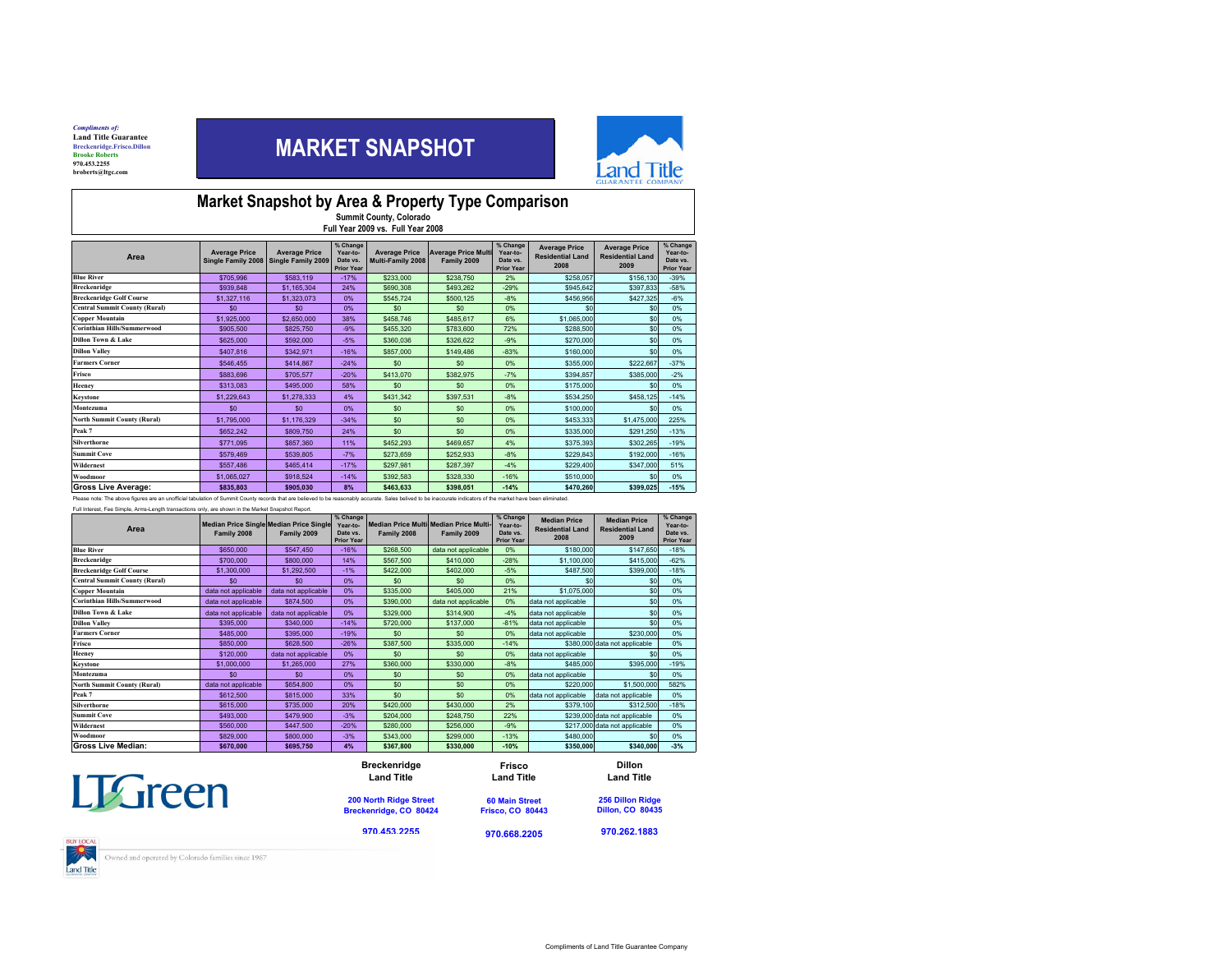